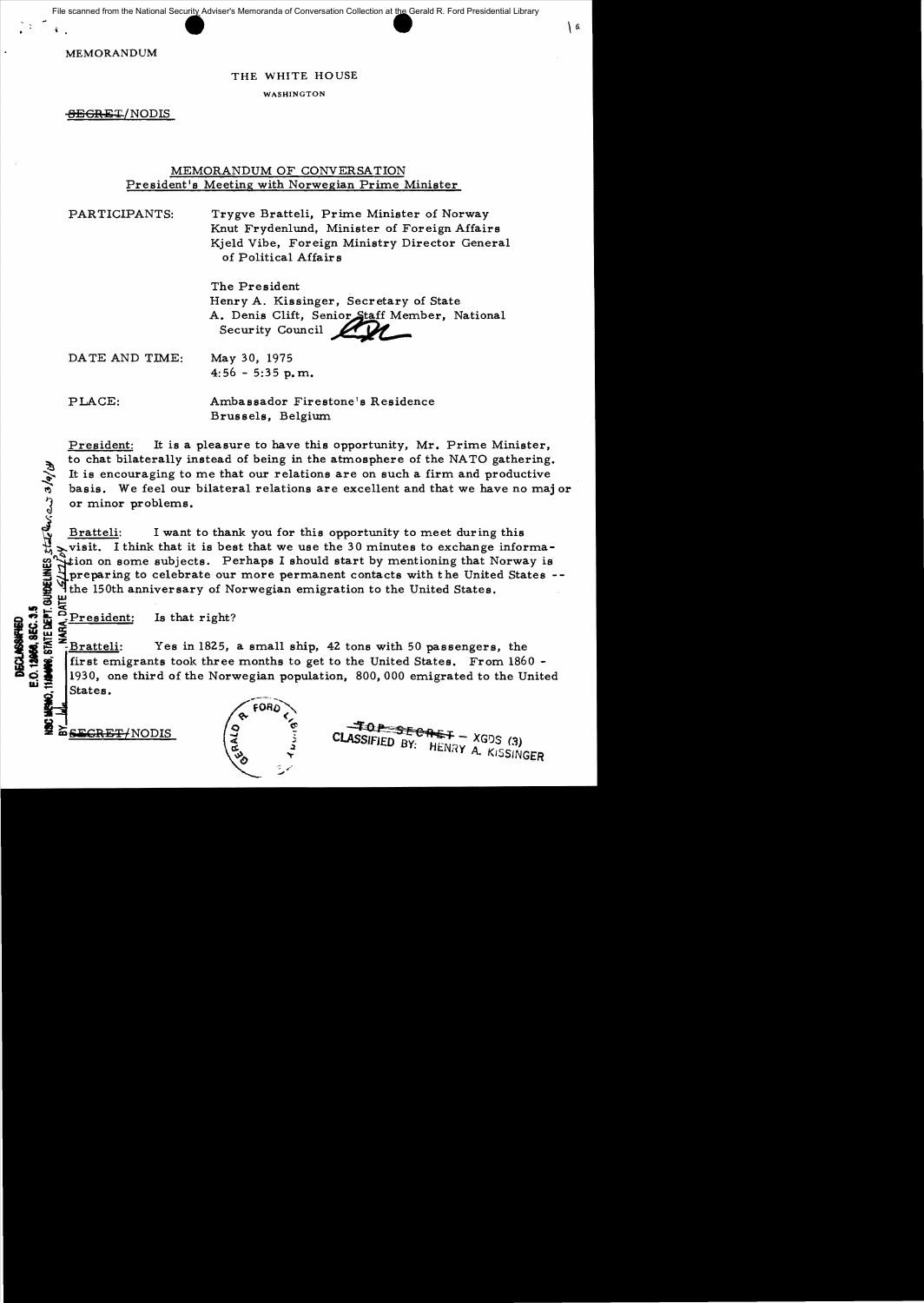### $EGRET/NODIS$  - 2 -

President: I didn't realize that the emigration from Norway was of that magnitude.

Bratteli: I mention this because it is the basis of our relations and the contacts between our peoples. Millions of letters move back and forth across the Atlantic. Most Norwegians have relatives in the United States - - half of my family.

President: Where?

Bratteli: In Brooklyn and Staten Island. Thus, Mr. President, besides political contacts we have personal and family contacts.

Kissinger: I had good communications with Norway until my marriage  $-$ -Liv Ullman, a good friend.

Frydenlund: When we negotiated the international energy agreement, Liv was much our best asset.

Kissinger: Yes, that's right, we were gentle with you.

Bratteli: I had applied for a visa to the United States in 1928, but I was stopped. The yearly quota was reduced to a few hundred. When I finally got a visa in 1931, you had a crisis. I decided to stay here and work.

Frydenlund: He might have become the U. S. Secretary of State.

President: Or President ... no, he couldn't have done that.

Bratteli: Well, Mr. President, East-West issues are linked to our two days of NATO meetings -- these problems of detente and of central force reductions.

We are not in the center of Europe; we are on the north of Europe. But we are in the middle of one of the biggest military concentrations. We do not think this presently is a problem between Norway and the Soviet Union. We don't feel threatened nationally, but we are well aware of the danger if there should be a European or East-West conflict. We don't want this forgotten in the arms reduction talks.

President: MBFR will, under no circumstances, involve unilateral withdrawal. In MBFR, Phase I, our proposal involves the United States and the Soviet Union, but with a second phase.

**SECRET/NODIS**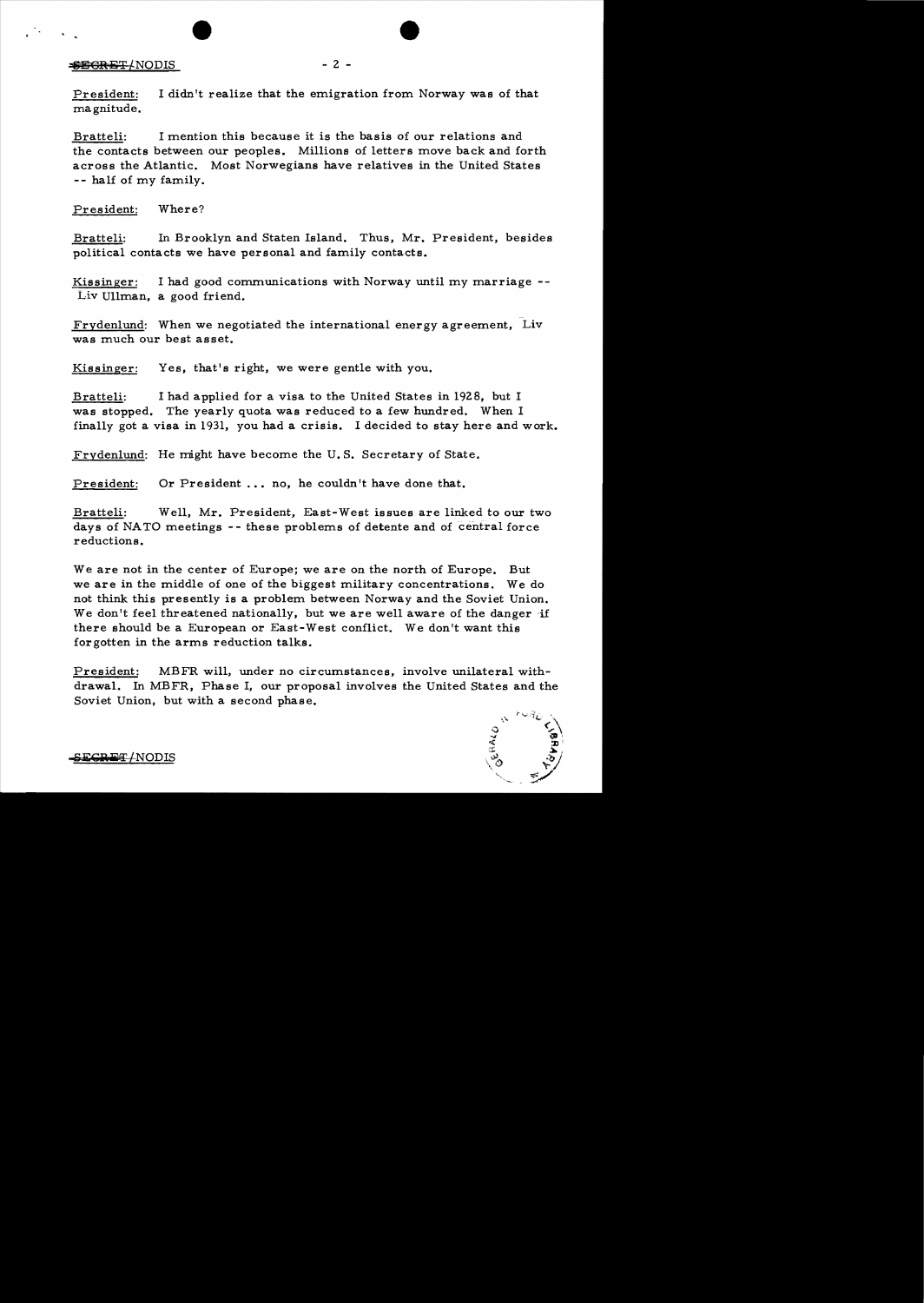### S<del>EGRET/</del>NODIS - 3 -

The talks have gotten no where. We are, as you know, having consultations. However, anything we foresee will not be harmful to the overall strength of the Alliance. We are cognizant of the flank problem. Whatever comes about will not be a tipping of the balance.

Kissinger: Mr. Prime Minister, what precisely did you have in mind?

Bratteli: The military danger. There are military facts, and our military, of course, is better prepared to discuss this than I am. The fact is that during this period of prolonged discussion on MBFR in Central Europe, it is obvious that there is a strengthening of the USSR's northern base. Even if we don't feel threatened today, certainly, if there are more favorable developments including reduction of military forces, we would be happy if there was a reduction of the Soviet base.

President: Is this the Soviet Army?

Kissinger: It's a trememdous complex.

Frydenlund: Submarines.

Bratteli: The other thing  $\frac{1}{2}$  and, if I am wrong, the Foreign Minister will correct / contact between the Soviet Union and Norway has rather eased. In the last 3-5 years, from the USSR side, they have worked to ease the situation. Thus, we have no special feeling of a bilateral problem. What I have said is of a general nature.

President: Has the Soviet military presence in the North expanded significantly in recent years?

Frydenlund: In quality more than in quantity. We also face important negotiations with the Soviet Union on the northern continental shelf. The Russians say they have security interests.

Bratteli: Mr. President, we would be interested, if it is possible for you to give us some information on the present situation in the Middle East.

President: Surely. You are very familiar with the tremendous effort that Henry made, and the success -- which was most important **--** following the Yom Kippur War. We resumed these efforts in the spring of this year with optimism and with high expectations. We hoped there would be new agreement between Israel and Egypt. Unfortunately, this didn't materialize.

 $\texttt{SCREF}/\text{NODIS}$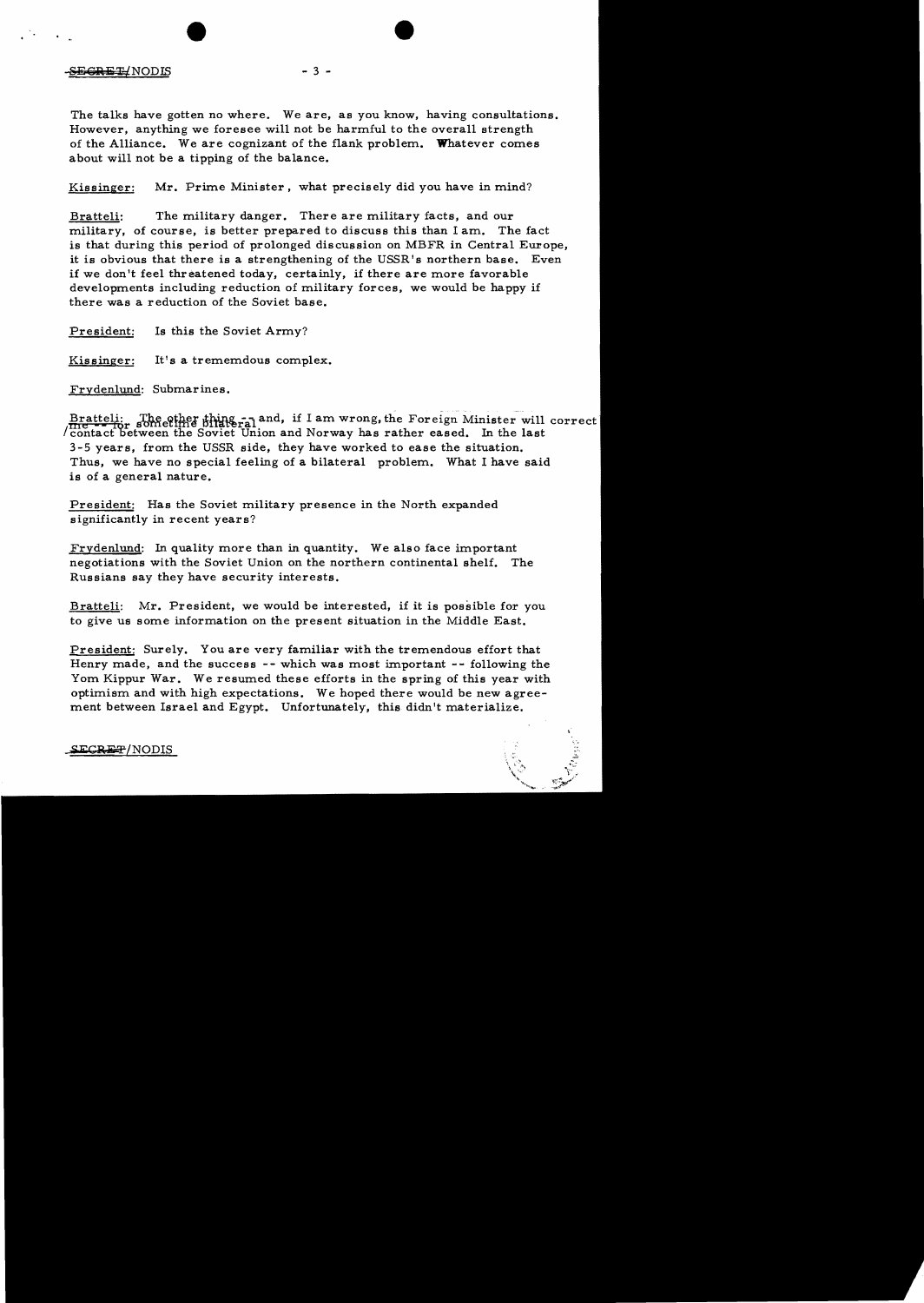#### $SEGRE/T$  NODIS - 4 -

We were disappointed, and as a consequence we have undertaken a comprehensive review of our policy. We are hopeful of a permanent settlement. We cannot afford stagnation or stalemate; we risk the peril of war.

We have been evaluating the situation both within and without our government. We will discuss it at length with President Sadat on Sunday and Monday. On June 11 and 12, Prime Minister Rabin will come to Washington. Then we'll take a decision on one of three alternatives:

1) We could resume the suspended negotiations, but we're not too ' optimistic about this possibility.

2) We could pursue a broad, comprehensive approach, seeking a solution involving the entire area. This most likely would involve Geneva, not a certainty but most likely.

3) The third alternative would be negotiations on a broad policy and an interim basis. If we're tilting, I'd say we're tilting toward a comprehensive agreement. But, I'll have to talk to Sadat and Rabin before making a final determination.

Would you offer any suggestions?

Bratteli: I'll ask the Foreign Minister to address that.

Frydenlund: It's a psychological problem as we see it. President Sadat is anxious in Salzburg to get to know what kind of guarantee you are prepared to give on Israeli borders -- the 67 borders, the present borders? He told me he is very intere sted to learn.

Kissinger: You were just there?

Frydenlund: Yes, four or five days ago. I was in Israel for one week. My impression is that Israel has a problem psychologically.

Kissinger: What is your impression?

Frydenlund: They feel cornered. The more they feel isolated the more they will insist on the current borders. As Sadat says, Israel is just as confused today as Egypt was in 1967. I think that between Sadat and Rabin there may be a possibility. Allon is in the trenches.

President: Did you talk to Peres?

 $\mathcal{L} = \mathcal{N}$ 

EGRET/NODIS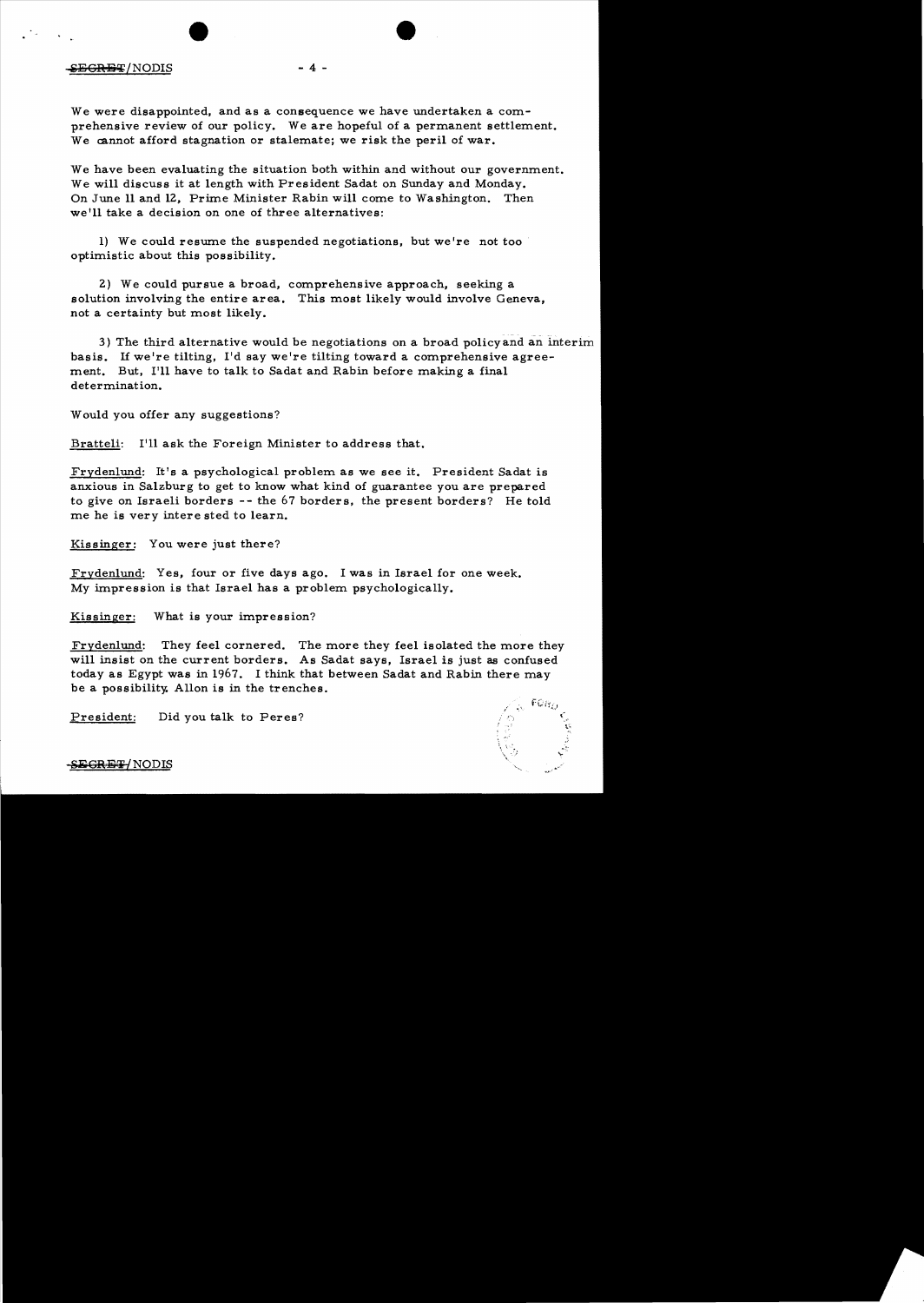$SEGRET/NODIS$  - 5 -

 $\mathcal{L}^{\text{max}}$ 

Fryden1und: No.

Kissinger: The account the Israelis give of the last negotiations is totally untrue.

Bratteli: One of the difficulties for me is to get the Israelis to give me a more precise, better formulated statement of their views. I think they talk more openly to you. With me they find it difficult to discuss, and they talk in general language.

President: I think Henry knows every square inch of the Sinai.

Kissinger: As well as the Golan Heights!

Fryden1und: I told the Israelis that the present leadership of Egypt is their best chance.

Kissinger: You said this to the Israelis?

Frydenlund: Yes.

Bratteli: There is another problem. I have spent most of my political life in economics. While I am very interested in the problems discussed in NATO yesterday and today, I would like to give some attention to the economic questions.

For some reason, Norway has come through the last two-to-three years extremely easily. We have had low unemployment and economic growth.

President: Not bad inflation?

Bratteli: Just under 10 per cent and we estimate 11 per cent this year. We are not disturbed now, but we know that if the international economy. especially the European economy -- that if this depression should last a long time eventually it will be worse and will hit our country. I don't think it is necessary to argue that you are one of the keys to change. I would be interested to hear your estimation of growth in the United States.

President: To summarize the situation quickly we were hit badly by a tremendous jump in the rate of inflation in 1974. In October, November and December 1974 it went from 11 to 17 per cent. At that time it was agreed that we needed to do something about inflation. We tailored our policies to

 ${SECREF/NODIS}$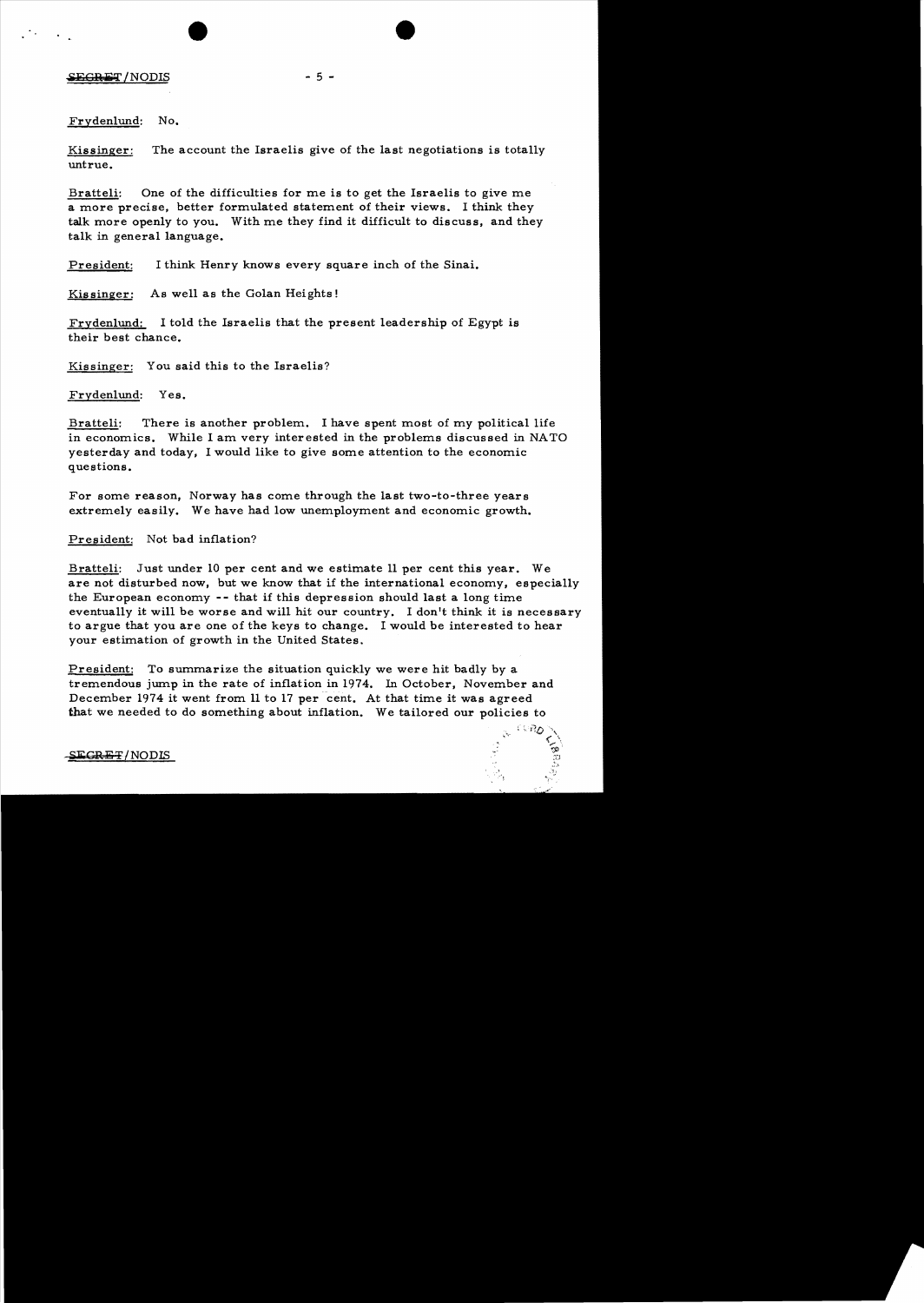### $SEGREF/NODIS$  - 6 -

meet that problem. None of the economists then -- Helmut Schmidt said so this morning -- none predicted the precipitous drop in economic growth.

We are now seeing some encouraging results  $-$  a drop to 6.2 per cent in the rate of inflation, the experts say it will be down to five per cent by the end of the year.

In unemployment, for the first time in five months there has been a slight increase in employment -- the unemployment percentage hasn't changed, but there has been an increase in jobs. Yesterday, after we left Washington, the Department of Commerce came out with its economic indicators some 12 indicators -- and they are most significant, a 4.2 plus in the economic indicators following less than one per cent the previous month. It's very encouraging. We expect the Federal Reserve Board, our central bank, to expand available money from  $5$  to  $71/2$  per cent. But it is not leading to inflation, that would mean a disaster in 18 months.

Industry is up, new housing is up -- not much. but encouraging. One problem, auto production, hasn't responded. The American auto buyer is holding off. Prices have gone up \$3-4 hundred last year, and the cost of gas has gone up. If we can get a resumption of auto purchases, the economy will be on the move. We are witnessing a development of Americans saving rather than spending. The inflow of money into our savings and loan institutions is the greatest since records have been kept. The money is there. We need consumer confidence.

In conclusion, with a return of consumer confidence, we'll see a rising trend. Overall, we've bottomed out and the 3rd and 4th quarters this year will show an improvement.

Bratteli: Thank you very much, Mr. President.

President: Thank you. Let me show you to your car.

<del>EGRET/</del>NODIS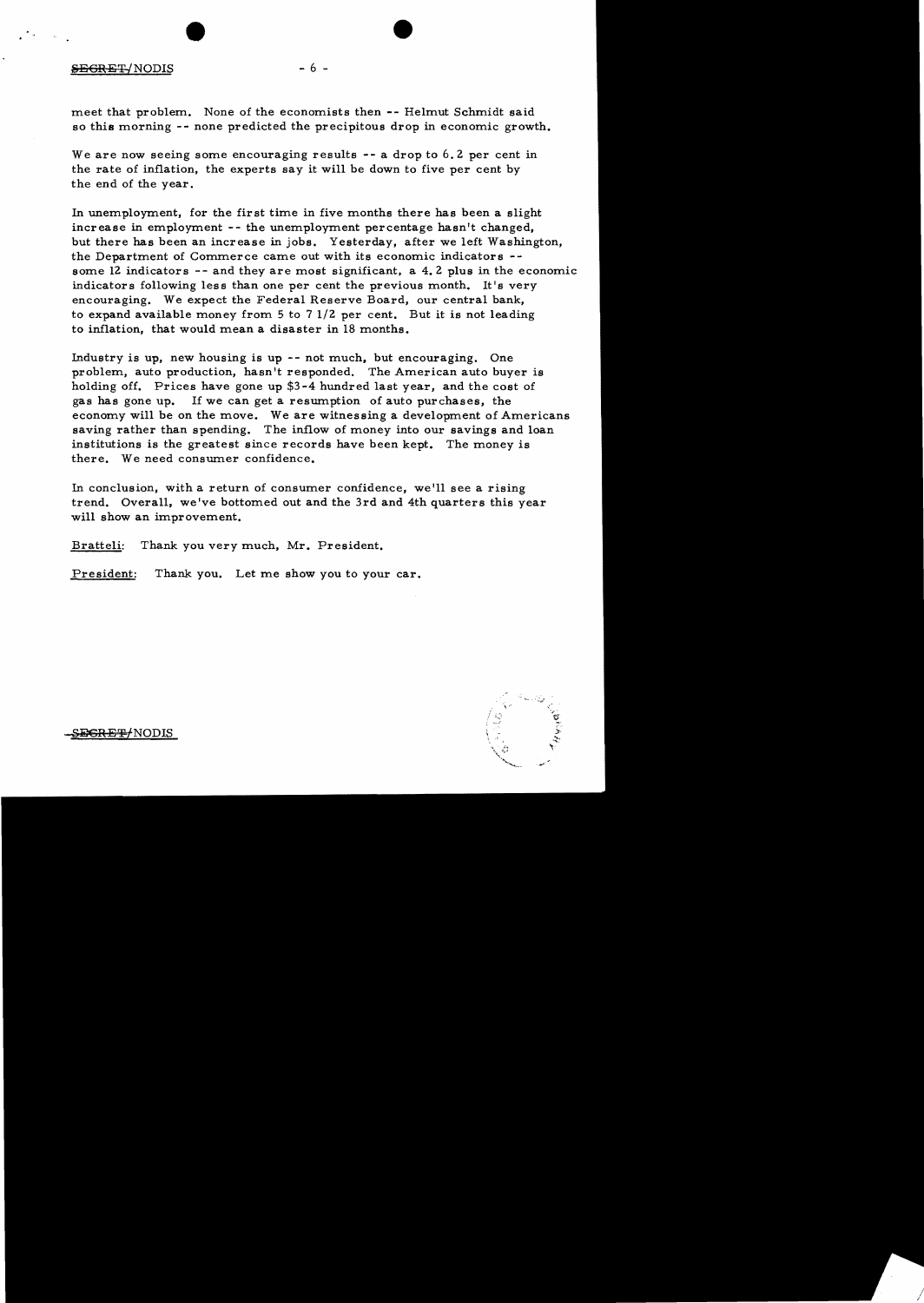**MEMORANDUM** 

# NATIONAL SECURITY COUNCIL

⊢D)

**SECRET/NODIS** 

**ACTION** June 4, 1975

MEMORANDUM FOR GENEZAL SCOWCROFT Mr. Clift

FROM:

SUBJECT:

President's Meeting with Norwegian Prime Minister -- Memorandum of Conversation

The memorandum of conversation at Tab A covers the President's meeting with Norwegian Prime Minister Bratteli on May 30, 1975 in Brussels, Belgium.

RECOMMENDATION

**EGRETHNODIS** 

That you approve the memcon at Tab A for forwarding to the President's files.

APPROVE

**DISAPPROVE** 



**DECLASSIFIED** E.O. 12058, SEC. 3.5 NSC MEMO, 11/2498, STATE DEPT. GUNDELINES, state levies 3/9/04 NARA, DATE  $\leq$  / 1 BY.